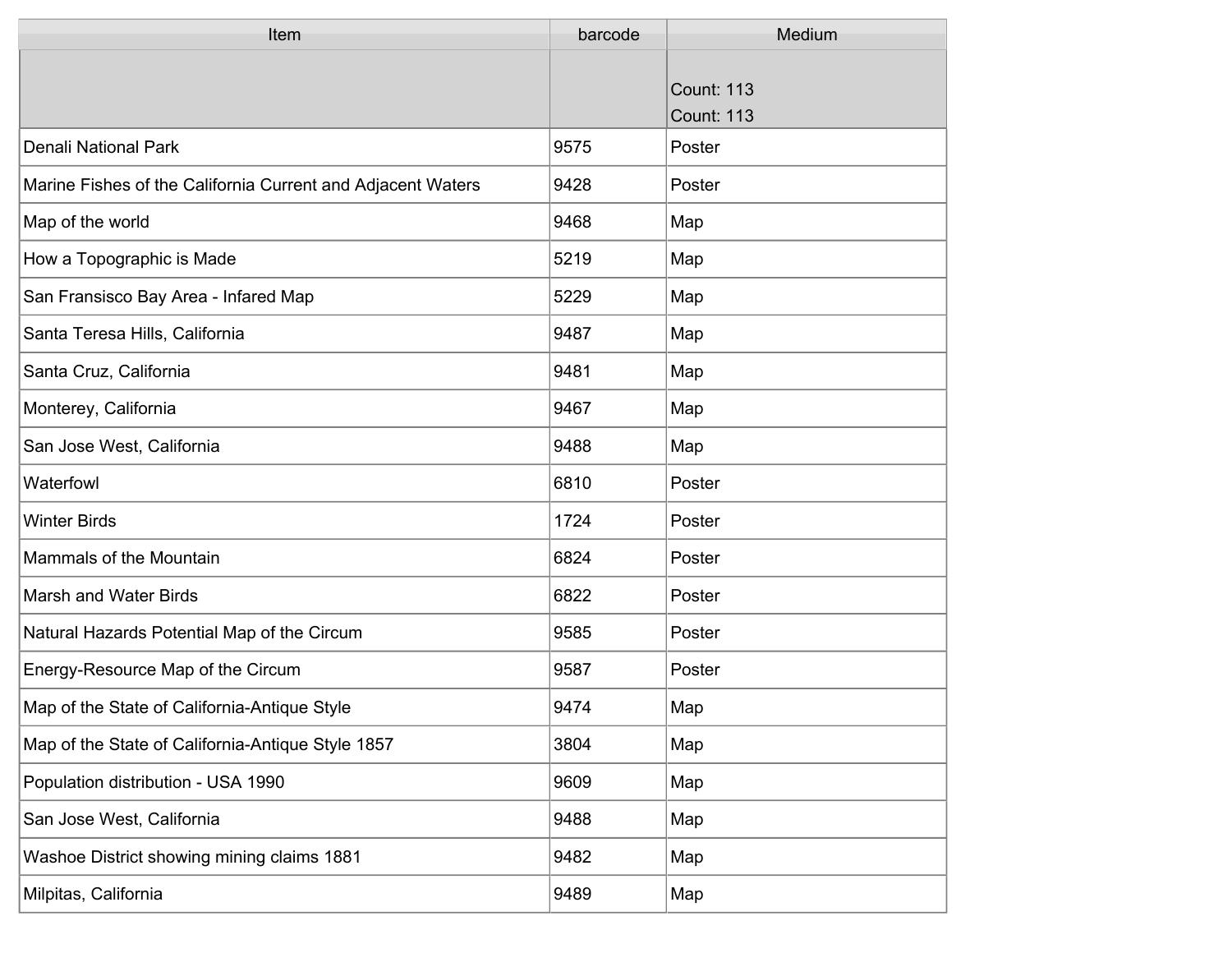| Item                                      | barcode | Medium |
|-------------------------------------------|---------|--------|
| Santa Teresa Hills, California            | 9487    | Map    |
| San Mateo, California                     | 9591    | Map    |
| Los Gatos, California                     | 9490    | Map    |
| Birds of Prey                             | 6823    | Poster |
| Mammals of Farm and Woodlot               | 1723    | Poster |
| Game Birds                                | 6821    | Poster |
| Mineral Resources Map of the Circum       | 9589    | Poster |
| Mineral Resources Map of the Circum       | 9590    | Map    |
| Energy-Resource Map of the Circum         | 9586    | Map    |
| <b>World Ocean Floor</b>                  | 4689    | Map    |
| Ocean Processes                           | 4797    | Poster |
| Polar Ice                                 | 9573    | Poster |
| <b>Water Works</b>                        | 5235    | Poster |
| <b>Global Warming</b>                     | 5240    | Poster |
| Clouds                                    | 9572    | Poster |
| Ozone                                     | 9571    | Poster |
| California Water                          | 9576    | Poster |
| Geology and Active Faults in SF area      | 3697    | Poster |
| Geology and Active Faults in SF area      | 3697    | Poster |
| Mineral and Rock Table - Elsevier's       | 9564    | Poster |
| Generalized Tectonic Map of North America | 9472    | Map    |
| Grand Canyon Monument, Arizona            | 9581    | Map    |
| <b>Grand Canyon National Monument</b>     | 9611    | Map    |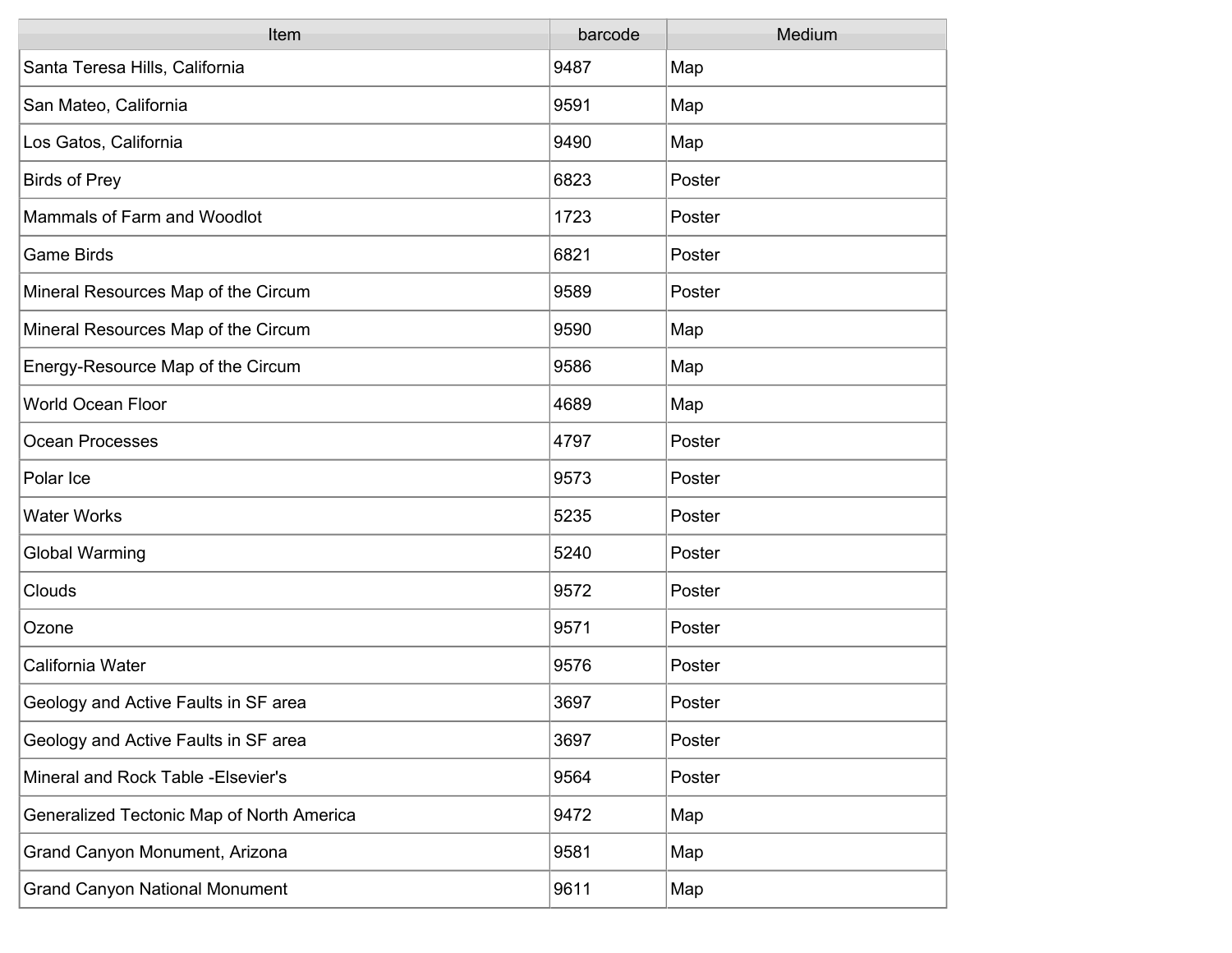| Item                                                   | barcode | Medium |
|--------------------------------------------------------|---------|--------|
| Minerals of the World                                  | 9500    | Poster |
| Recency of Faulting- San Fransisco                     | 9441    | Poster |
| Recency of Faulting- San Fransisco/ San Jose Quadangle | 9486    | Poster |
| Geology and Active Faults in SF area                   | 3697    | Poster |
| Biosphere- the Role of Land Vegetation                 | 9569    | Poster |
| Minerals of the World                                  | 9562    | Poster |
| Rock and Minerals and How To Use Them                  | 5231    | Poster |
| Air Our Atmosphere                                     | 4798    | Poster |
| Air Our Atmosphere                                     | 9593    | Poster |
| Air Our Atmosphere                                     | 4798    | Poster |
| California Water                                       | 9576    | Poster |
| San Fransisco Bay Area Earthquakes                     | 8051    | Poster |
| <b>Know Your Ducks</b>                                 | 6820    | Poster |
| Earthquake Shaking Potential for California            | 4670    | Poster |
| Earthquake Engineering in the 20th Century             | 7482    | Poster |
| San Fransisco Bay Area Earthquakes                     | 8051    | Poster |
| Volcanoes                                              | 9448    | Poster |
| Rocks and Minerals (Eyewitness Wallchart)              | 9563    | Poster |
| Igneous Rock                                           | 9561    | Poster |
| Igneous Rock                                           | 9610    | Poster |
| <b>US Borax</b>                                        | 7567    | Poster |
| <b>Crater Lake Revealed</b>                            | 7479    | Poster |
| Great Disasters - Nature in Full Force                 | 9552    | Poster |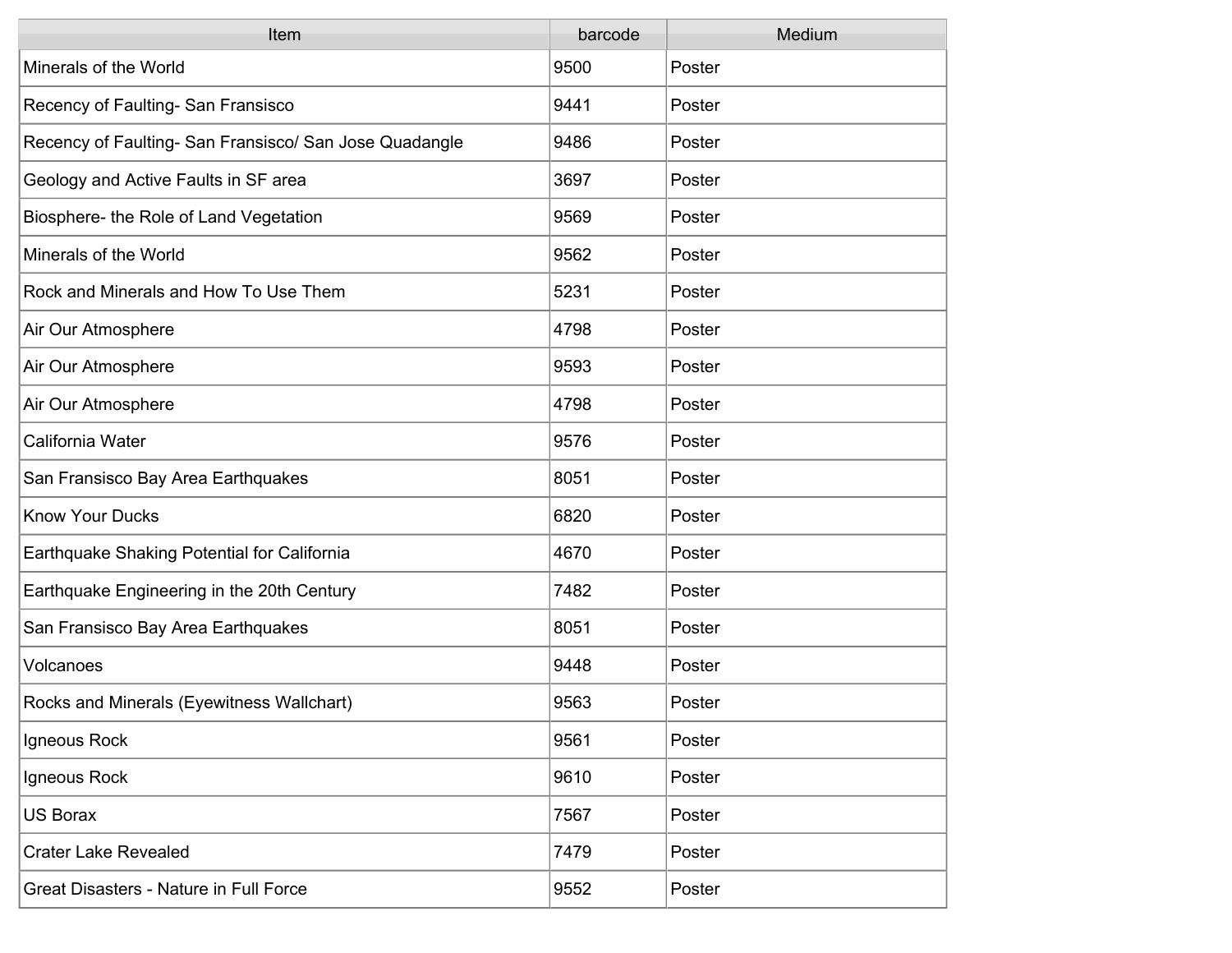| Item                                                       | barcode | Medium |
|------------------------------------------------------------|---------|--------|
| Energy-Resource Map of the Circum                          | 9588    | Poster |
| Mount St. Helen, Wash. - Sept 7,1999                       | 7481    | Poster |
| Mapping the Solar System                                   | 7490    | Poster |
| Geology of the Solar System                                | 9445    | Poster |
| The Solar System                                           | 7491    | Poster |
| Hubble Space Telescope                                     | 9619    | Poster |
| Space Shuttle Development Program                          | 3803    | Poster |
| Hubble Space Telescope                                     | 4792    | Poster |
| <b>Space Station</b>                                       | 5244    | Poster |
| Space Shuttle                                              | 3802    | Poster |
| <b>Build It Space Walks</b>                                | 4790    | Poster |
| Minerals in Our Environment                                | 9557    | Poster |
| Natural Hazards Potential Map of the Circum                | 9584    | Poster |
| Motion: Sun, Earth, Moon                                   | 1709    | Poster |
| <b>Solar System Planets</b>                                | 7492    | Poster |
| Sun - Earth Relationships - Space Physics                  | 7496    | Poster |
| <b>Horsehead Nebula</b>                                    | 9602    | Poster |
| Man on the Moon                                            | 9618    | Poster |
| Earth, Moon, Mars, Venus                                   | 7495    | Poster |
| San Fransisco From Space                                   | 3299    | Map    |
| Map of the Sky                                             | 5252    | Poster |
| Jupiter with Four Moons                                    | 9601    | Poster |
| Astronomy/ Old style map if stars/ Copernicus/ Instruments | 7776    | Poster |